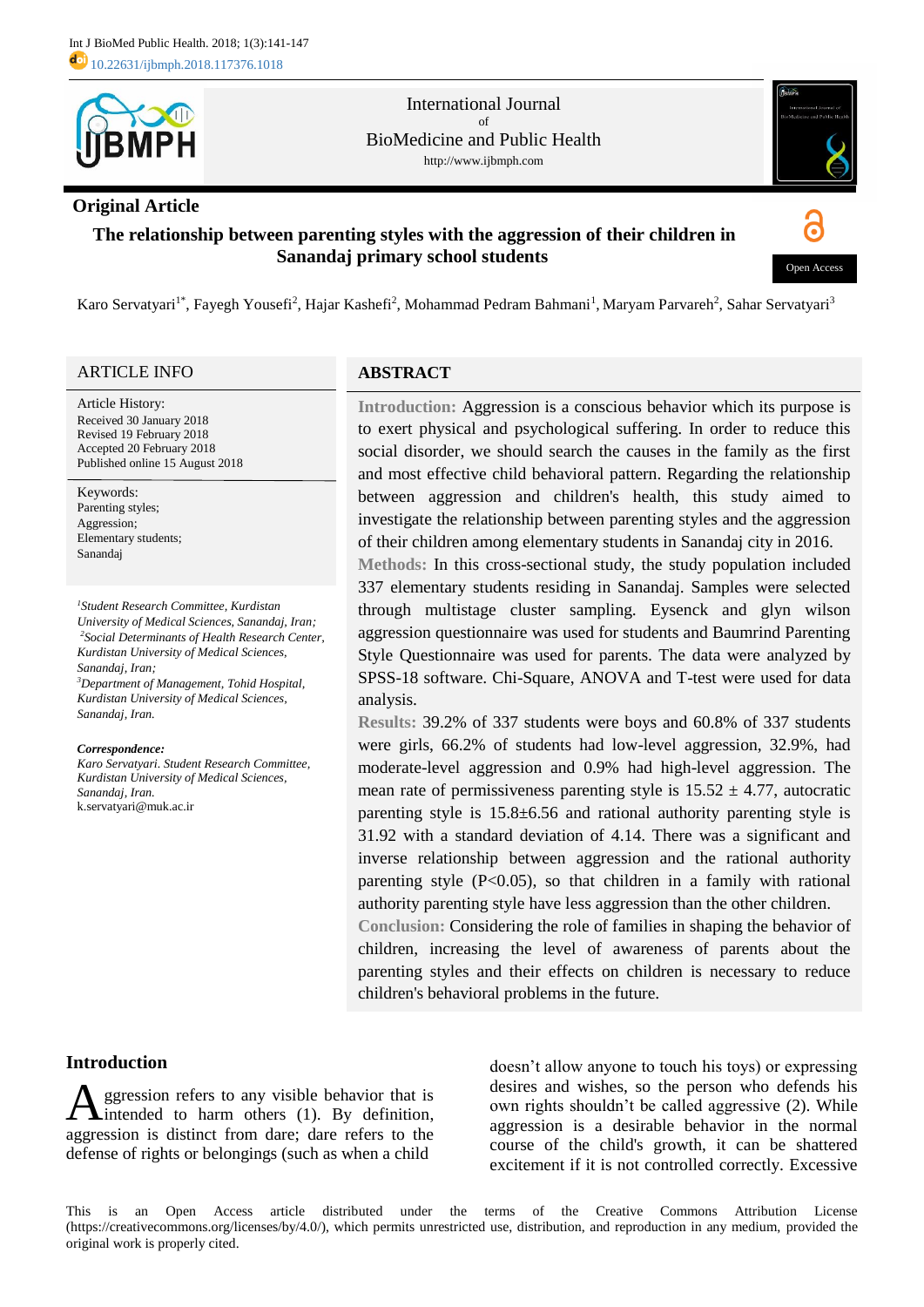aggression indicates that the child has failed to learn how to behave in the face of stimuli that provoke his anger (3). Hostility and aggression are one of the main reasons for adolescents and young people to go to the consulting and psychotherapy centers (4). The lack of inhibition of aggression causes various types of physical and psychological problems such as stomach ulcers, headache and depression, special crime and infringing the rights of others (5) in addition to causing interpersonal problems and crime (1); also in Severe cases, it can hurt personal growth, reduce learning opportunities and adaptive behavior, and ultimately affect the quality of personal life (6).The role and extent of the secretion of hormones is effective in aggressive behaviors (7), like the inadequate interactions between serotonin and dopamine systems in the forehead cortex, which cause the link between impulsive aggression and its subsequent disturbances (4). Also, the role of mass media such as television (8) and computer games (9) in the train of aggression cannot be ignored. Studies have shown that aggression has a completely imitative aspect. In this experiment, children set adults behavior as an example, and the observation of another aggressive behavior encouraged them to have new aggressive behaviors (10). Experts believe that aggression in children may be either due to fundamental failures, or because of the existence of aggressive models (11). Therefore, the root of the human aggression should be sought in childhood such as if someone prevented a child from moving and frustrates him, he would be aggressive. Aggressive behavior in childhood can be seen as a predictor of delinquency, drug misuse, depression and academic failure (12). Various methods have been proposed for preventing and controlling aggression, including the treatment of neurological disorders and neuropsychological disorders, nutritional habits modification, elimination of failures and the presence of non-aggressive models. The role of punishment and forgiveness (13) and the role of cognitive interventions (6) have been known effective in reducing aggression (14). Parenting styles can be known as a set of behaviors that describe parent-child interactions across a wide range of situations (15). Bamirand found that the ways of parenting are different in two dimensions. The first dimension is the expectation and control, and the second dimension is acceptance and response (15). There is a significant relationship between parenting styles and behavioral problems in adolescents (16). Therefore, parenting styles are effective in decreasing or increasing the high-risk behaviors in adolescents (17). Research shows that aggression is higher in severe families that think physical punishment is

necessary for child rearing. It is believed that some types of aggression are rooted in the homes allowed for any kind of aggression, and the children are never rapidly punished (10). Considering the role of families in shaping the behavior of children as well as the modeling of children from their parents, the purpose of this study was to investigate the relationship between parenting styles and their children's aggression in elementary school students in Sanandaj city.

### **Methods**

This study is a cross-sectional study. The study population included elementary school students (10- 12 years old) in Sanandaj city in the academic year of 2016 and their parents. The exclusion criteria included parents who did not want their children to participate in the study. Sampling method in this study was a random two-stage cluster type. Each geographic area was selected as a cluster, then from 2 educational districts in each cluster, four primary schools including 2 girl's schools (profit and nonprofit) and 2 boy's schools were randomly selected by the list of the primary schools (which was received from the department of education). Overall, 8 schools were selected from educational districts 1 and 2; then, a number of students were selected as the sample from the list of the students and in proportion to the number of students in each school (according to the overall sample size). The sample size was estimated 322 people by Cochran formula with confidence level of 95%. The instruments used in this study were demographic information, the Eyesenck's and Wilson's Aggression questionnaire and the Baumrind's Parenting Styles Questionnaire. A demographic checklist containing two parts was also used. The first part of this questionnaire was related to students - birth rates, gender, educational level and the second part was related to parents - age, education, and income. The aggression questionnaire designed by Eyesenck and Glyn wilson has a Cronbach's alpha of 0.68 (18). The validity of this scale is content validity; content validity means that questions must include different aspects of aggression. The validity of the test is set up by Eysenck by executing that to carry out clinical trials on more than 120,000 women, men, children, adults, normal, nervous, psychiatric and criminal people, 2000 twin couples, and a large number of adults and children. This questionnaire has 30 categories, which 20 categories have positive answers and 10 categories have negative answers, and the respondents answered the questions with "yes", "no" and "no answer". The score range is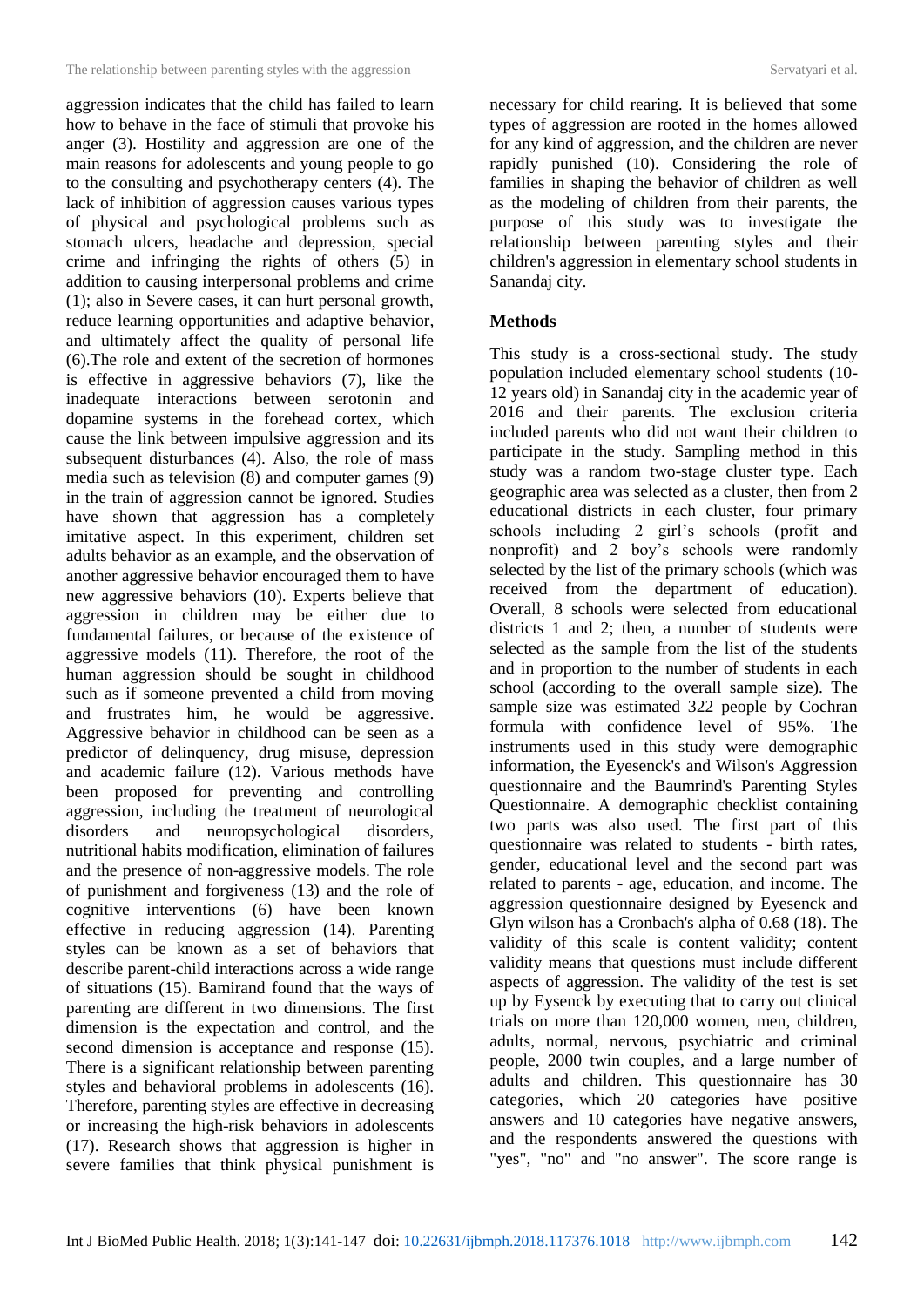between 0 and 30, the maximum score is 30. A score above 20 indicates severe aggression, a score 12 to 20 indicates aggressive at an average, and a score less than 12 indicates poor aggression, that is, those who are kind-hearted and good-natured. The Baumrind Parenting Style Questionnaire was designed in 1972 (19). The questionnaire contains 30 questions that assesses three parenting styles, 10 questions for rational authority parenting style, 10 questions for autocratic parenting style and 10 questions for permissiveness parenting style. The answer to the questions is based on the 5-point Likert scale. This questionnaire has been examined in several studies and its reliability and validity have been reported desirable (14). In this test, parents, specify their opinions by studying each question in terms of a 5 point scale, which is scored from zero to four (Totally opposite= 0 to totally agree= 4). The questionnaire has three sub-scales: permissiveness, autocratic and rational authority. By gathering scores, three distinct scores are obtained for permissiveness, autocratic and rational authority for each respondent. The highest score in each of the three sub-scales is 40 and the lowest score is 0. The highest score in each of the three subscales represents the parenting style. The reliability of the questionnaire was made by Buri in 1991 by reconsideration, that 81 percent for permissiveness, 85 percent for autocratic and 92 percent for rational authority has been reported (20). The information of the studied students' parents was obtained from the principals after obtaining a license from the Sanandaj Department of Education and the agreement of the selected school principals. By contacting parents of the students and obtaining informed consent from them, a brief explanation about the research goals was given and invited them to participate in the study while obtaining the consent about the presence of their children in the study. The right not to participate in the study and the commitment to secrecy of the information obtained during the investigation of the studied subjects was taken into consideration. The safekeeping of their entire information has been emphasized. Eyesenck and Glyn wilson aggression questionnaire was completed by students at school and the parenting questionnaire was completed by their parents as a self-report. The trained questioners have been present in schools according to the predetermined schedule. They read the questions for students and asked them to mark the answer in the questionnaire in one of the classrooms; one of the interviewers was present in the classroom to answer the probabilistic questions of the student. In the next step, the questioners asked the students' parents to complete the Parenting Style

Questionnaire in the school or in a non-attendance way. The data was analyzed by SPSS-18 software. The significance level in this study was considered to be P<0.05. After entering the data frequency table was prepared for the nominal variables and the concentration and distribution indicators was estimated for quantitative variable, for all the mentioned parameters, the 95% confidence interval was also calculated. Independent t-test and ANOVA were used with due attention to quantitativeness of dependent variable, and to investigate its relationship with independent variables, Chi-square test was used to determine the relationship between aggression variable and demographic variables.

### **Results**

This study was conducted on 337 elementary students of Sanandaj city in 2016. There were 132 boys (39.2%) and 205 girls (60.8%) in this study. The mean age of students was  $11.2 \pm 0.9$  year. Most of the students were in fourth grade (44.5%). Most of them which were 174 people (51.6%) declared that their fathers are self-employees and 253 people (75.1%) declared that their mothers are housewives. 179 people of them (53.1%) declared that their parents have diploma degree.

| <b>Table 1.</b> Frequency distribution of demographic characteristics |  |
|-----------------------------------------------------------------------|--|
| of elementary students in Sanandaj city                               |  |

| <b>Variable</b>       | Group<br><b>Frequency</b>           |                | $\frac{0}{\alpha}$ |
|-----------------------|-------------------------------------|----------------|--------------------|
| Sex                   | Girl                                | 205            | 60.8               |
|                       | Boy                                 | 132            | 32.9               |
|                       | Grade 4                             | 150            | 44.5               |
| Grade                 | Grade 5                             | 132            | 39.2               |
|                       | Grade 6                             | 55             | 16.3               |
|                       | Employees                           | 109            | 32.3               |
|                       | Self - employed                     | 174            | 51.6               |
| Father's job          | Declared                            | 12             | 3.6                |
|                       | Other                               | 42             | 12.5               |
|                       | Employees                           | 60             | 17.8               |
|                       | Housewives                          | 253            | 75.1               |
| Mother's job          | Unemployed                          | 13             | 3.9                |
|                       | Other                               | 11             | 3.3                |
| Stepfather /          | Stepfather                          | $\overline{4}$ | 66.7               |
| Stepmother            | Stepmother                          | 2              | 33.3               |
|                       | <b>Illiterate</b>                   | 13             | 3.9                |
|                       | Diploma                             | 179            | 53.1               |
| Father's<br>education | High diploma and<br>bachelor degree | 111            | 32.9               |
|                       | Master degree and<br>higher         | 34             | 10.1               |
|                       | <b>Illiterate</b>                   | 16             | 4.7                |
|                       | Diploma                             | 219            | 65                 |
| Mother's<br>education | High diploma and<br>bachelor degree | 94             | 27.9               |
|                       | Master degree and<br>higher         | 8              | 2.4                |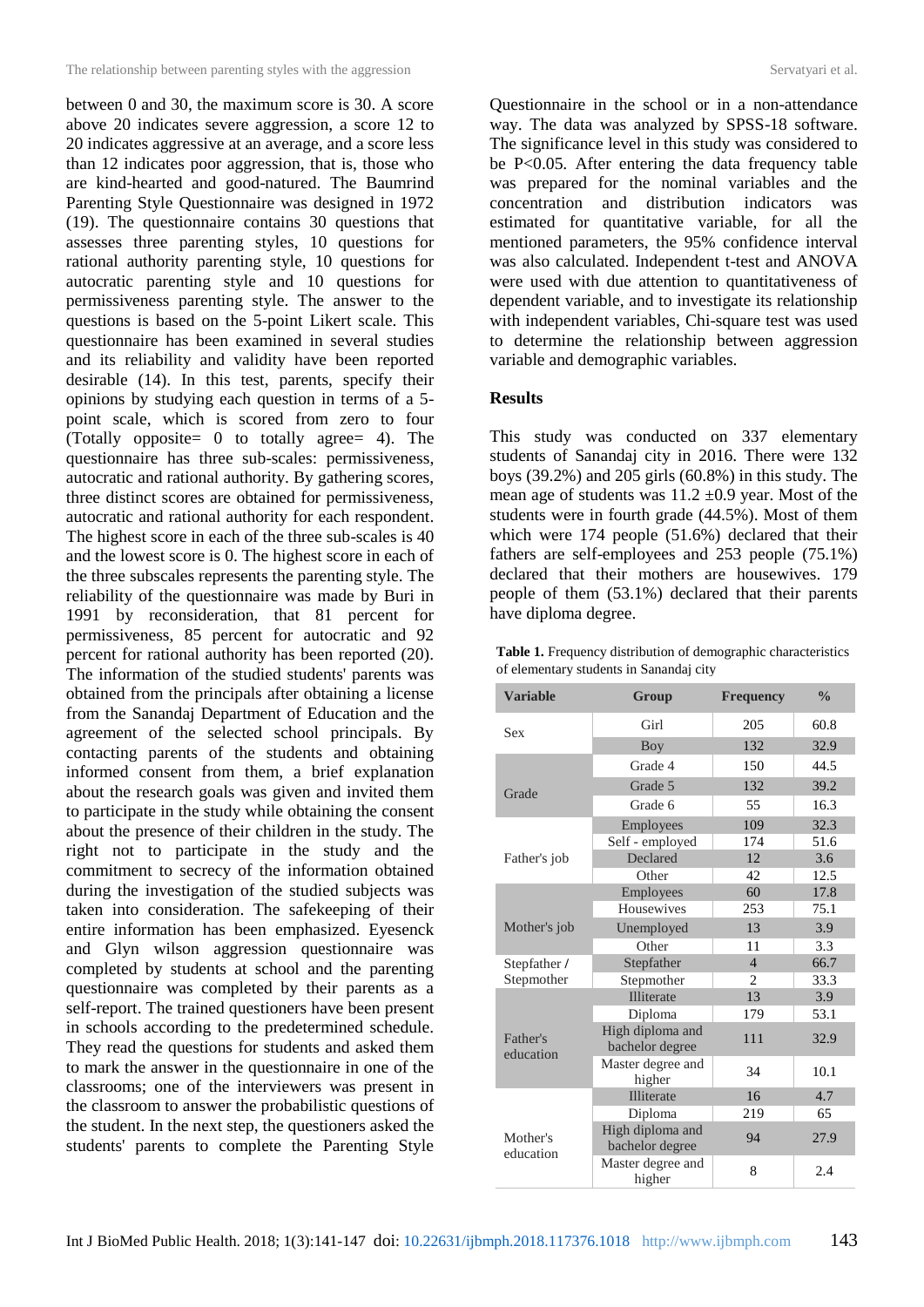| <b>Variable</b> | <b>Grouping</b> | <b>Permissive style</b> | <b>Authoritarian style</b> | <b>Authoritative style</b> |
|-----------------|-----------------|-------------------------|----------------------------|----------------------------|
|                 | Low             | 15.54                   | 15.39                      | 33.19                      |
| Aggression      | Moderate        | 15.36                   | 16.60                      | 30.32                      |
|                 | Severe          | 20.33                   | 17                         | 28.67                      |
|                 | P value         | 0.204                   | 0.266                      | 0.04                       |

**Table 2.** Comparison of aggression based on parenting styles of primary students in Sanandaj City

Most of the students which were 175 people (51.9%) declared that they are two kids in the family. The mean and the standard deviation of the Subcategories of parenting styles are as follows. The mean of permissiveness parenting style is 15.52 with a standard deviation of 4.77, autocratic parenting style 15.8 with a standard deviation of 56.6 and the rational authority parenting style 31.92 with a standard deviation of 4.14. The most observed parenting style among the sample is rational authority. Among the sample, 223 people (66.2%) had low aggression,  $111$  people  $(32.9%)$  had moderate aggression and 3 people (0.9%) had high aggression. There was a significant difference between rational authority parenting style and the aggression of the students  $(P<0.05)$  (Table 2). Chisquare test results demonstrated that there are significant differences between the Autocratic parenting style and the gender  $(P<0.001)$ , the rational authority parenting style and the grade  $(P<0.01)$  and mother's education  $(P<0.05)$ , the Autocratic parenting style and father's job  $(P<0.01)$  and father's education  $(P<0.05)$  and mother's education  $(P<0.05)$ ; But no significant statistical difference was found with other demographic variables (P>0.005). Based on the results of Tukey's post-hoc test, the most difference was between the mother's diploma and associate's degree and mother's bachelor degree, as well as the father's job, there was a significant difference between employees and self-employees. Also, the results of chi square test revealed a significant relationship between aggression with gender  $(P<0.05)$ , the grade  $(P<0.05)$  and father's occupation (P<0.05), but there were no significant statistical differences in other demographic variables (P>0.05). Based on the results of Tukey test, the greatest difference was from the fourth grade; this difference was also significant in the employee and selfemployee.

#### **Discussion**

Considering that the education of children is influenced by their parents 'character, parents' attitudes and behavior can be a reason to facilitate or to hinder the development and evolution of children. Therefore, one of the most important causes and risk

factors that are involved in the emergence of child violence is their parenting styles. Various studies have shown that aggression has a completely imitative aspect, and observing the aggressive behavior of others has been an incentive for them to embrace new and aggressive behaviors (10). Although aggression is a desirable behavior in normal in the child's development, but if not controlled, it can be transformed to an interspersed excitement (3). A rational authority parenting style is a rational way in which the rights of parents and children are respected, parents have reasonable demands from their children, and these requests are made with affection and kindness, as well as by setting limits and emphasizing that the child should comply with them. These attributes contribute to the mental, social and educational achievement of children, and the social acceptability of these children. The results of current study revealed that the rational authority parenting style has a significant relationship with children's aggression, that the children educated with this style during childhood and adolescence suffer less from behavioral problems than the other children, which is consistent with the results of previous studies (21). Alizadeh and Andreas examined the interrelationship between parenting styles and attention deficit hyperactivity disorder (ADHD) in a study. Results demonstrated that there is a negative relationship between ADHD and rational authority parenting style (3). The permissive and authoritative parental style indicates inappropriate intercourse and irrational control of children. In the present study, there was no relation between permissive and authoritative style with aggression. However, in some studies, the relation between permissive style with aggression (22) and authoritative style with aggression (23 and 24) is mentioned. This inconsistency of some of the results of studies together can be due to differences in the type of instrument used and the data collection conditions or type of test that has been used to analyze the data of the research. Also, the disparity can be attributed to the family, cultural, and psychological conditions governing the life of the child. Parental behavior with children is often done according to the specific cultural model in which the community is located. In general, according to the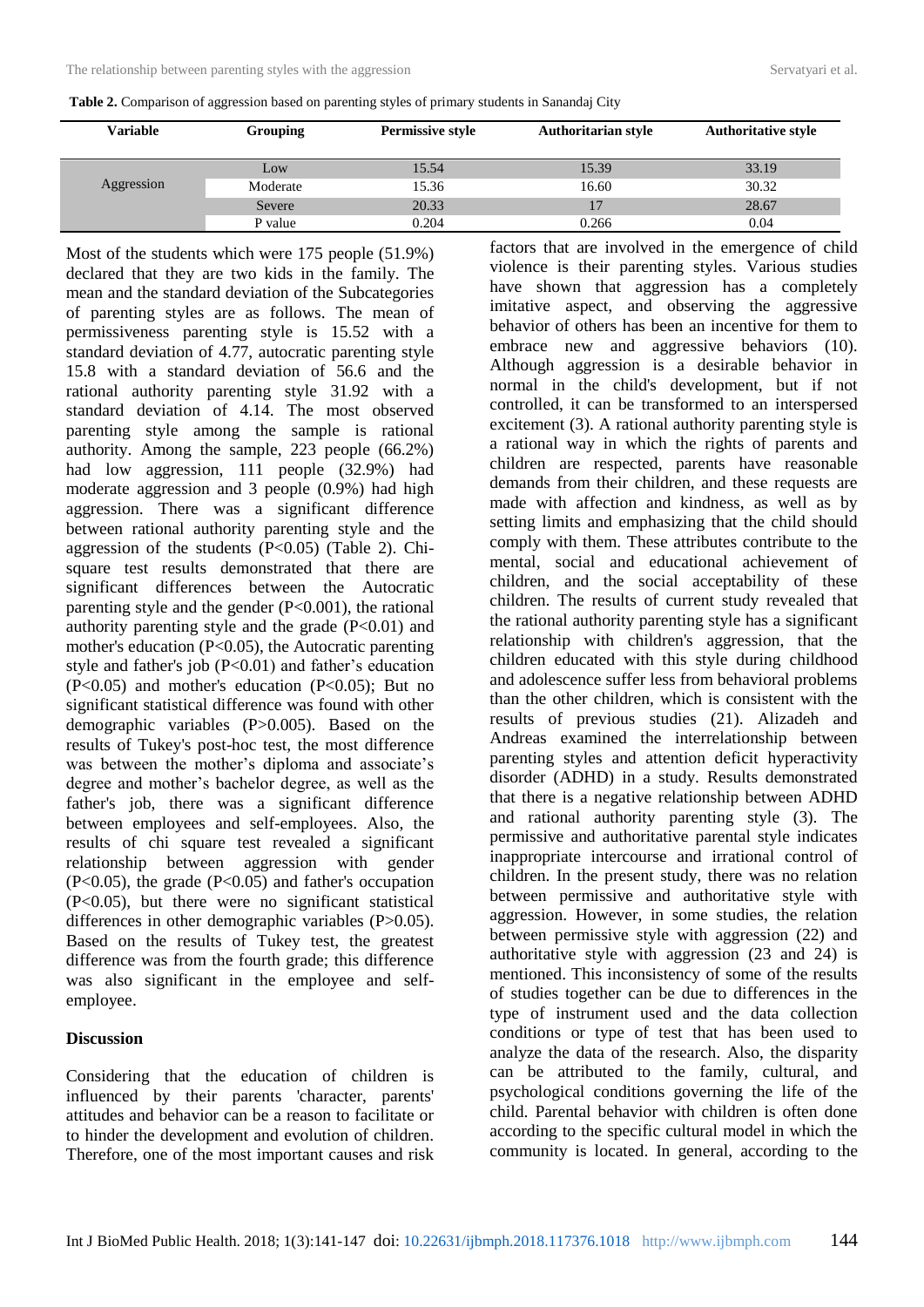results, considering cultural and social conditions of the people of the region, it seems that both authoritarian and permissive parenting styles are ineffective in educational styles, and each of them, causes various behavioral problems in children. Wilder et al. have shown that aggression is more common in strict families which consider physical punishment as a necessary tool in child-rearing, and it is also believed to be the root of aggression are in families that have never shown a clear and rapid response to child aggression (11). Williams et al. showed that there is a significant positive correlation between the permissive style and the internalization problems (24), but Cheevers et al. showed that there is no statistically significant relationship between parental parenting styles and behavioral internalization problems in the first year of the school of studied children. (25). One of the important reasons that caused more students to have less aggression was the high level of education in most mothers of the sample. Therefore, they used a suitable educational method; these results were in line with the results of the Hemmati Alamdarliou et al. study (26) which the prevalence of aggression in low-income students in Shiraz has been attributed to mothers' low education. The results of this study showed that the authoritarian style of parenting in girls was significantly higher than that of boys. These results are consistent with the results of Heydari et al. (27). The results of this study showed a significant difference between gender-related aggression; which the percentage of boys was high and moderate in aggression compared to girls, which is in line with the study of Kaheni et al. (28). Therefore, in the absence of adequate prevention and counteraction to the violence of children in families, it can be expected that in the future there will be other psychiatric disorders for children; as in the study by Yousefi et al., boys are more likely to face oppositional defiant disorder (ODD) than girls (29). Other findings from this study are that father's job and parenting education are influential in their parenting style; therefore, it seems that increasing family education will improve the education of their children and hence improve the community's future. The importance of the father's job in these results cannot be easily passed through, so that community managers by providing a suitable job for fathers can largely prevent future community problems and reduce the cost of treatment and anti-aggression.

#### **Conclusion**

According to the results of the study, the rational

authority parenting style over authoritarian or permissive parenting style reduces violence in children. Therefore, it seems that families, if they use this parenting style to educate their children, in the future face reduction of violence in their children. The results of this research can be used to design care programs for families with children with behavioral problems. The main limitation of this study is the low student age for answering questions related to the violence, as well as students' fears of losing scores or embarrassment from correct answering to questions. It seems that conducting this study in other age groups as well as examining the relationship between childcare and child abuse can provide useful results. Regarding the importance of work-related accidents and its complications at the community level, in order to obtain better and more accurate results, it is necessary to have accurate and standard information recording system, and skilled individuals in this field. Since most of these incidents can be prevented, and accident prevention programs, such as the use of personal protective equipment, safety and health education, effective monitoring of plants and factories, and increasing the education level of workers can reduce the incidents. High rate of unsafe acts as the cause of the incident and reporting its adverse consequences in this study shows that, although the importance of work-related accidents and its consequences has been revealed today, relevant executive agencies have failed to address this issue. Therefore, in order to achieve safety at the optimum level, the pursuit of safety regulations seriously by the relevant organizations, and the obligation of employers and workers to comply with the safety regulations will be more effective.

## **Ethical disclosure**

The Ethics Committee of University of Kurdistan approved the study (with number: MUK.REC.1395.224).

## **Acknowledgements**

The authors thank all the directors and teachers of the schools in Sanandaj, as well as all the students and their parents who have helped to collect the correct data.

### **Authors' contribution**

All the authors have accepted responsibility for the entire content of this submitted manuscript and approved submission.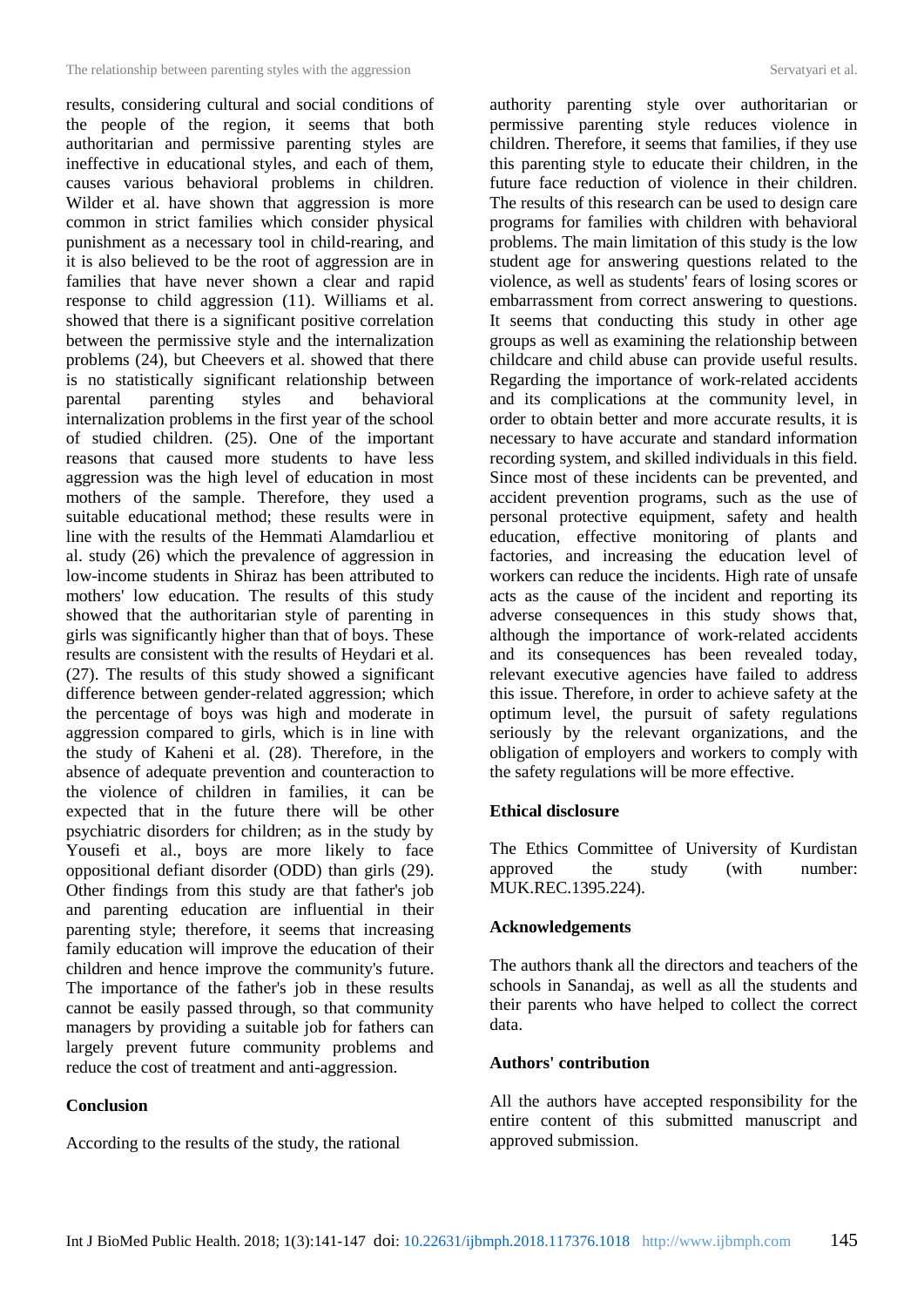### **Conflict of interest**

There is no conflict of interest in this study.

### **Funding/Support**

This article has been extracted from the results of the approved project in the Student Research Committee of Kurdistan University of Medical Sciences, No. 1395.224. The authors of this article express their gratitude and thanks to the Deputy of Research and Technology of Kurdistan University of Medical Sciences and the Student Research Committee for their financial support.

### **References**

1. Del Vecchio D, Smith DC. Brand-extension price premiums: the effects of perceived fit and extension product category risk. J Acad Mark Sci. 2005; 33(2):184- 96.

2. Spence SH, Rapee R, McDonald C, Ingram M. The structure of anxiety symptoms among preschoolers. Behav Res Ther. 2001; 39(11):1293-316. [https://doi.org/10.1016/S0005-7967\(00\)00098-X](https://doi.org/10.1016/S0005-7967(00)00098-X)

3. Alizadeh H, Andries C. Interaction of parenting styles and attention deficit hyperactivity disorder in Iranian parents. Child Fam Behav Ther. 2002; 24(3):37-52. [https://doi.org/10.1300/J019v24n03\\_03](https://doi.org/10.1300/J019v24n03_03)

4. Sukhodolsky DG, Ruchkin VV. Association of normative beliefs and anger with aggression and antisocial behavior in Russian male juvenile offenders and high school students. J Abn Child Psychol. 2004; 32(2):225-36.

5. Ganjeh SA, Dehestani M, Zadeh Mohammadi A. Comparison of effectiveness of problem-solving skills and emotional intelligence training on decreasing aggression in male high school students. Knowl Res Appl Psychol. 2013 15; 14(52):38-50.

6. Bueler E, Epstein D, Hicks-Little C, Fuller A, Di Muzio J, McGlade E, et al. Aggression and quality of life in collegiate football players at pre-season and one-year follow up. Med Sci Sports Exerc. 2016; 48(5):843. [doi:10.1249/01.mss.0000487525.37568.96](https://insights.ovid.com/medicine-science-sports-exercise/mespex/2016/05/001/aggression-quality-life-collegiate-football/2519/00005768)

7. Embregts P, Didden R, Schreuder N, Huitink C, Nieuwenhuijzen MV. Aggressive behavior in individuals with moderate to borderline intellectual disabilities who live in a residential facility: An evaluation of functional variables. Res Dev Disabil. 2009; 30(4): 682-688. <https://doi.org/10.1016/j.ridd.2008.04.007>

8. Coyne SM. Effects of viewing relational aggression on television on aggressive behavior in adolescents: A threeyear longitudinal study. Dev Psychol. 2016; 52(2):284.

9- Shoaa Kazemi M, Shahabinezhad Z. Comparison of the amount of time spent on computer games and aggressive behavior in male middle school students of tehran. J Edu Commun Health. 2016; 3 (3):24-29. [doi: 10.21859/jech-](http://dx.doi.org/10.21859/jech-03034)[03034](http://dx.doi.org/10.21859/jech-03034)

10. Baldwin JS, Dadds MR. Reliability and validity of

parent and child versions of the multidimensional anxiety scale for children in community samples. J Am Acad Child Adolesc Psychiatry. 2007; 46(2):252-60. [doi:10.1097/01.chi.0000246065.93200.a1](https://doi.org/10.1097/01.chi.0000246065.93200.a1)

11. Wilder EI, Watt TT. Risky parental behavior and adolescent sexual activity at first coitus. Milbank Q. 2002; 80(3):481-524. [doi: 10.1111/1468-0009.00020](https://onlinelibrary.wiley.com/doi/full/10.1111/1468-0009.00020)

12. Fikkers KM, Piotrowski JT, Valkenburg PM. A matter of style? Exploring the effects of parental mediation styles on early adolescents' media violence exposure and aggression. Comput Human Behav. 2017; 70:407-15. [doi:10.1016/j.chb.2017.01.029](https://doi.org/10.1016/j.chb.2017.01.029)

13. Karremans JC, Van Lange PA, Ouwerkerk JW, Kluwer ES. When forgiving enhances psychological wellbeing: the role of interpersonal commitment. J Pers Soc Psychol. 2003; 84(5):1011.

[http://dx.doi.org/10.1037/0022-3514.84.5.1011](http://psycnet.apa.org/doi/10.1037/0022-3514.84.5.1011)

14. [Aghaeinejad J,](https://jmlm.ut.ac.ir/?_action=article&au=157175&_au=Janbaba++Aghaeinejad) [Faramarzi](https://jmlm.ut.ac.ir/?_action=article&au=166975&_au=Salar++Faramarzi) S, [Abedi](https://jmlm.ut.ac.ir/?_action=article&au=166976&_au=Ahmad++Abedi) A. The effect of a period of regular exercise activity on the aggression of educable mentally retarded students. Dev Motor Learn. 2013; 2(12):91-105.

15. Baumrind D. The influence of parenting style on adolescent competence and substance use. J Early Adolesc. 1991; 11(1):56-95.

16. Argys LM, Rees DI, Averett SL, Witoonchart B. Birth order and risky adolescent behavior. Economic Inq. 2006; 44(2):215-33. doi: 10.1093/ei/cbj011

17. Angrist JD, Imbens GW, Rubin DB. Identification of causal effects using instrumental variables. J Am Stat Assoc. 1996; 91(434):444-55. [doi:10.2307/2291629](http://dx.doi.org/10.2307/2291629)

18. Eysenck HJ. Manual for the eysenck personality questionnaire educational and industrial testing service. San Diego, CA. 1975.

19. Baumrind D. Current patterns of parental authority. Dev Psychol. 1971; 4(1):1-103. [doi:10.1037/h0030372](http://psycnet.apa.org/doi/10.1037/h0030372)

20- Buri JR. Parental authority questionnaire. J pers Asses. 1991; 57(1), 110-119. [doi:10.1207/s15327752jpa5701\\_13](https://doi.org/10.1207/s15327752jpa5701_13)

21. Bahrami-Ehsan H, Bagherpoor-kamachali S, Fathi-Ashtiani A, Ahmadi AA. Parenting patterns associated with mental health and academic success of children. J Psychol Edu Sci. 2009; 37(4):100-87.

22. Dwairy M, Menshar KE. Parenting style, individuation, and mental health of Egyptian adolescents. J Adolesc. 2006; 29(1):103-17.

[doi:10.1016/j.adolescence.2005.03.002](https://doi.org/10.1016/j.adolescence.2005.03.002)

23. Kerr DC, Lopez NL, Olson SL, Sameroff AJ. Parental discipline and externalizing behavior problems in early childhood: The roles of moral regulation and child gender. J Abnorm Child Psychol. 2004; 32(4):369-83. doi:10.1023/B:JACP.0000030291.72775.96

24. Williams LR, Degnan KA, Perez-Edgar KE, Henderson HA, Rubin KH, Pine DS, et al.Impact of behavioral inhibition and parenting style on internalizing and externalizing from early children through adolescence. J Abnorm Child Psychol. 2009; 37(8):1063- 75. doi: 10.1007/s10802-009-9331-33.

25. Cheevers C, Doyle O, McNamara K[A](http://ideas.repec.org/p/ucd/wpaper/201039.html) [.Child](http://ideas.repec.org/p/ucd/wpaper/201039.html)  [externalising and internalising behaviour in the first year](http://ideas.repec.org/p/ucd/wpaper/201039.html)  [of school: The role of parenting in a low SES population](http://ideas.repec.org/p/ucd/wpaper/201039.html)